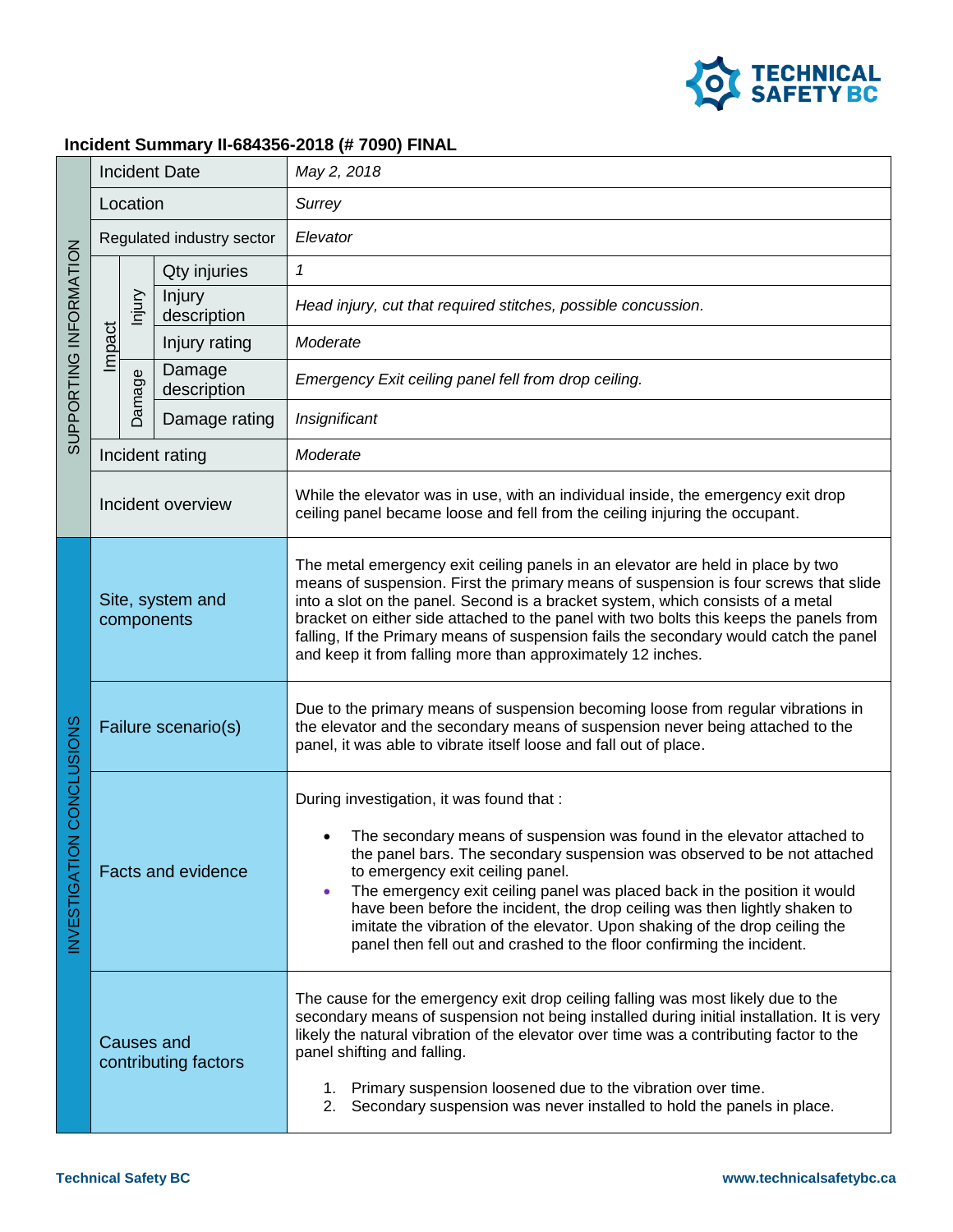



Missing metal emergency exit ceiling panel